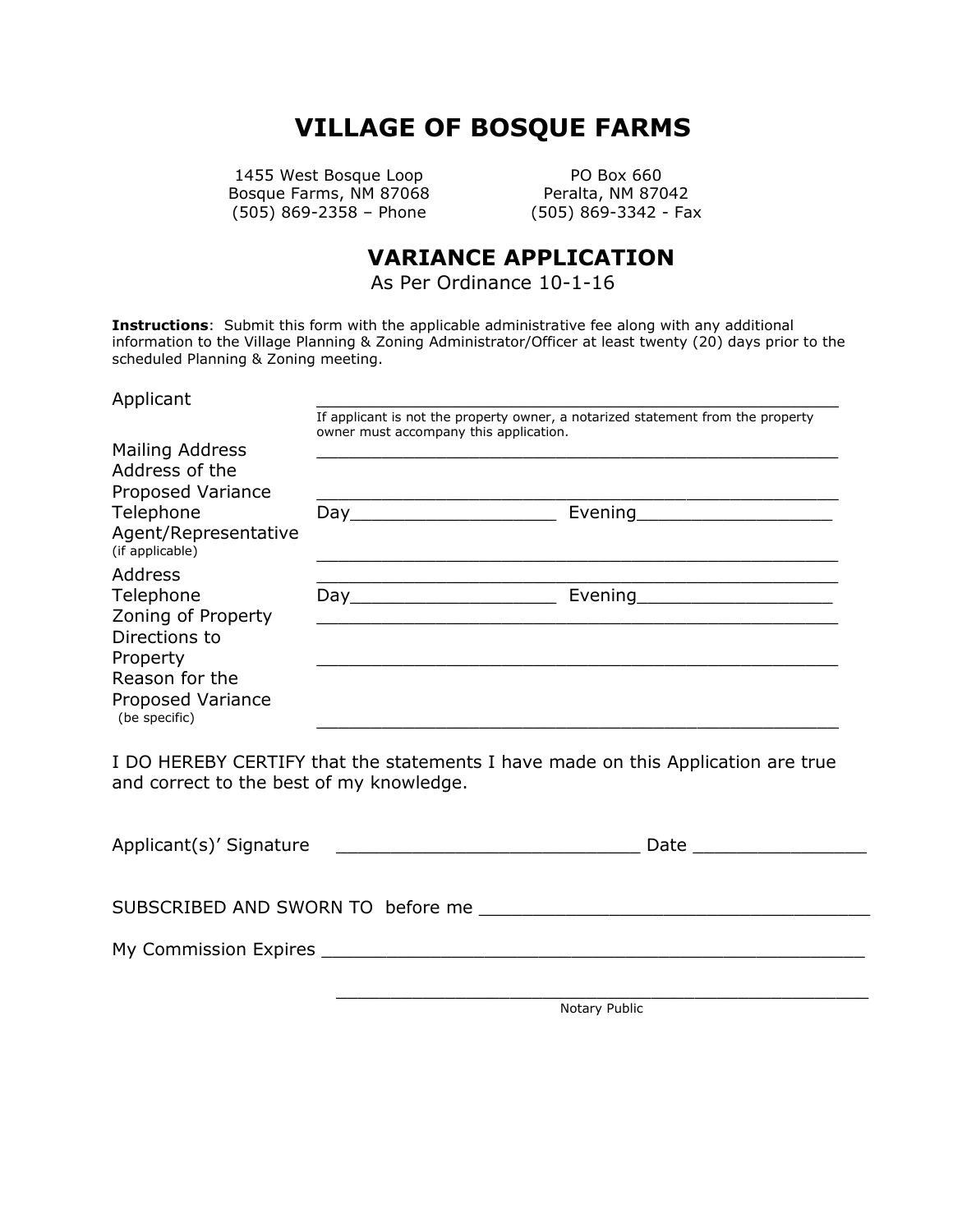## **10-1-16.C. Considerations.**

- 1. If the applicant complies strictly with the provisions of this Ordinance, he can make no reasonable use of his property.
- 2. The hardship relates to the applicant's land, rather than personal circumstances.  $\Box$  Yes
- 3. The hardship is unique, rather than one shared by many surrounding properties.  $\Box$  Yes
- 4. The hardship is not the result of the applicant's own actions.  $\Box$  Yes
- 5. The Variance will not impact surrounding properties in a negative way.  $\Box$  Yes

#### **10-1-16.E. Requirements.**

- 1. The Variance will cause no significant hazard, annoyance, or inconvenience to the owners or occupants of nearby property.
- 2. The Variance will not significant change the character of the neighborhood or reduce the value of nearby property.
- 3. The Variance will not impose any significant cost burden upon the Village.
- 4. The Variance will be in harmony with the general purpose and intent of this Ordinance.

### **10-1-16.F. Evidence.**

An application for a variance shall be accompanied by evidence in writing from landowners within one hundred (100) feet, excluding public right-of-way, of the boundary of the property owned or controlled by the person for whom the variance is requested stating whether the land owners so or so not object to the variance, if granted. It shall be the responsibility of the applicant to obtain such information.

|                                                                                            | For Village Office Use Only |  |  |  |
|--------------------------------------------------------------------------------------------|-----------------------------|--|--|--|
| Date Application Received<br>Received By<br>Administrative Fee Paid<br>Date of Publication | Receipt $#$                 |  |  |  |
| Date of Planning & Zoning Public Hearing                                                   |                             |  |  |  |
| Planning & Zoning Commission Recommendation                                                |                             |  |  |  |
|                                                                                            |                             |  |  |  |
| Restrictions (if applicable)                                                               |                             |  |  |  |
|                                                                                            |                             |  |  |  |

 $\Box$  Yes  $\Box$  No No  $\Box$  No  $\Box$  No  $\Box$  No

| Yes<br>N٥ |
|-----------|
| Yes       |
| N٥<br>Yes |
| N٥<br>Yes |
| N٥        |